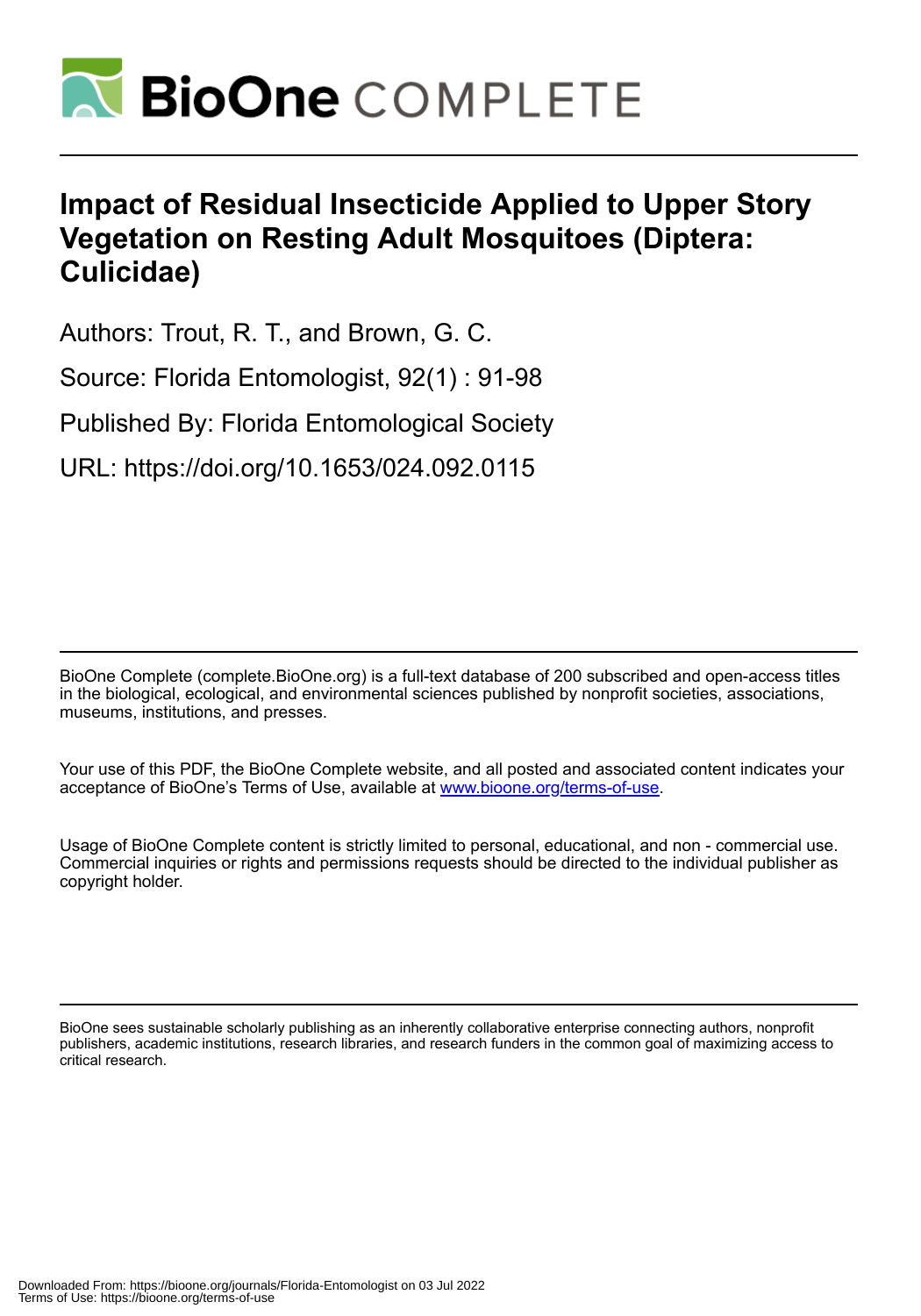# IMPACT OF RESIDUAL INSECTICIDE APPLIED TO UPPER STORY VEGETATION ON RESTING ADULT MOSQUITOES (DIPTERA: CULICIDAE)

R. T. TROUT AND G. C. BROWN

Department of Entomology, University of Kentucky, Lexington, KY 40546-1120

#### ABSTRACT

Increased threat of mosquito-vectored diseases necessitates the development for new management tactics and programs. We tested a pyrethroid barrier treatment by using a power sprayer to target upper tree canopies against orniphilic and other resting mosquitoes. Mosquito populations were monitored weekly with CO2-baited Centers for Disease Control (CDC) miniature light traps (without a light) (1) at ground level (1.5 m), and (2) in the tree canopy (4.9 m), and (3) with CDC gravid traps to collect mosquitoes at ground level and within the vegetation. Traps were operated weekly for 10 weeks; 2 weeks pre- and 8 weeks post-treatment. *Culex* spp. were collected predominantly in tree canopy CO<sub>2</sub>-baited traps  $(81%)$  compared with  $CO<sub>2</sub>$ -baited traps at ground level  $(11%)$  and gravid traps (7%). Over 96% of the mosquitoes collected were *Culex* spp. Pretreatment canopy catches averaged 489.7 and 618.6 adults per trap-night prior to insecticide treatment in the control and treatment plots, respectively. Tree canopy treatments significantly reduced populations of *Aedes* spp. and *Culex* spp. At 4 weeks post-treatment, mosquito numbers collected in CO<sub>2</sub>-baited traps were reduced by 86% at ground level and 76% in tree canopies. No reduction in mosquito numbers was noted in gravid traps. These data demonstrated that pyrethroid barrier sprays applied to upper canopy vegetation might be effective in reducing adult mosquito populations.

Key Words: *Culex*, adulticide, management, tree canopy, lambda-cyhalothrin, traps, insecticides

#### **RESUMEN**

El aumento en la amenaza de enfermedades transmitidas por vectores de mosquitos exige el desarrollo de nuevos programas y tácticas. Nosotros probamos un tratamiento que consistió de una barrera de piretroide usando un rociador propulsado para alcanzar la copa de los árboles contra mosquitos ornifilicos y otros mosquitos residentes. Se realizo un monitoreo semanal de la población de los mosquitos usando trampas miniaturas de luz (pero sin luz) cebadas con CO2hechas por los Centros de Control de Enfermedades  $(CDC)(1)$  al nivel de la tierra  $(1.5 \text{ m})$ , y  $(2)$  en la copa del árbol  $(4.9 \text{ m})$  y  $(3)$  con trampas grávidas hechas por el CDC para recolectar mosquitos a nivel de tierra y dentro la vegetación. Las trampas fueron operadas semanalmente por 10 semanas; 2 semanas pre-tratamiento y 8 semanas pos-tratamiento. Las especies del genero *Culex* fueron recolectadas predominantemente en las trampas localizadas en la copa del árbol cebadas con  $CO<sub>2</sub>(81%)$  en comparación con las trampas cebadas con  $CO<sub>2</sub>$  al nivel de tierra (11%) y las trampas grávidas (7%). Mas del 96% de los mosquitos recolectados fueron *Culex* spp. El promedio de las capturas de la copa pre-tratada fue 489.7 y 618.6 adultos por trampa por noche antes del tratamiento de insecticida en el control y parcelas tratadas, respectivamente. Los tratamientos a la copa del árbol redujeron significativamente las poblaciones de *Aedes* spp. y *Culex* spp. A las 4 semanas de pos-tratamiento, el número de mosquitos recolectados en las trampas cebadas con CO2 fue reducido al 86% en el nivel de la tierra y 76% en la copa de los árboles. No se noto una reducción en el número de mosquitos en las trampas grávidas. Estos datos demuestran que los rocíos de barreras de piretroides aplicados en la vegetación de la copa superior pueden ser efectivos en reducir la población de mosquitos adultos.

West Nile virus (WNV) is one of many mosquitovectored encephalitis viruses that concern citizens throughout the United States. WNV, a *Flavivirus,* caused over 9,800 disease cases in the United States in 2003 (CDC 2004). The WNV reservoir and most isolates were from birds, especially crows and other corvids showing that most isolations were identified from bird-feeding *Culex* spp. (Hayes 1989; Hubalek & Halouzka 1999; Turell et

al. 2001). In the eastern United States, the *Culex pipiens* L. complex is responsible for the majority of WNV isolations from field-collected mosquitoes (CDC 2000). In Kentucky (USA), *Aedes (Stegomyia) albopictus* (Skuse) is the dominant anthropophillic mosquito, while *Cx. pipiens* L. is the prevalent WNV vector (Billings & Mahl 2002).

Public awareness of WNV has generated a demand for improved mosquito control. Most pro-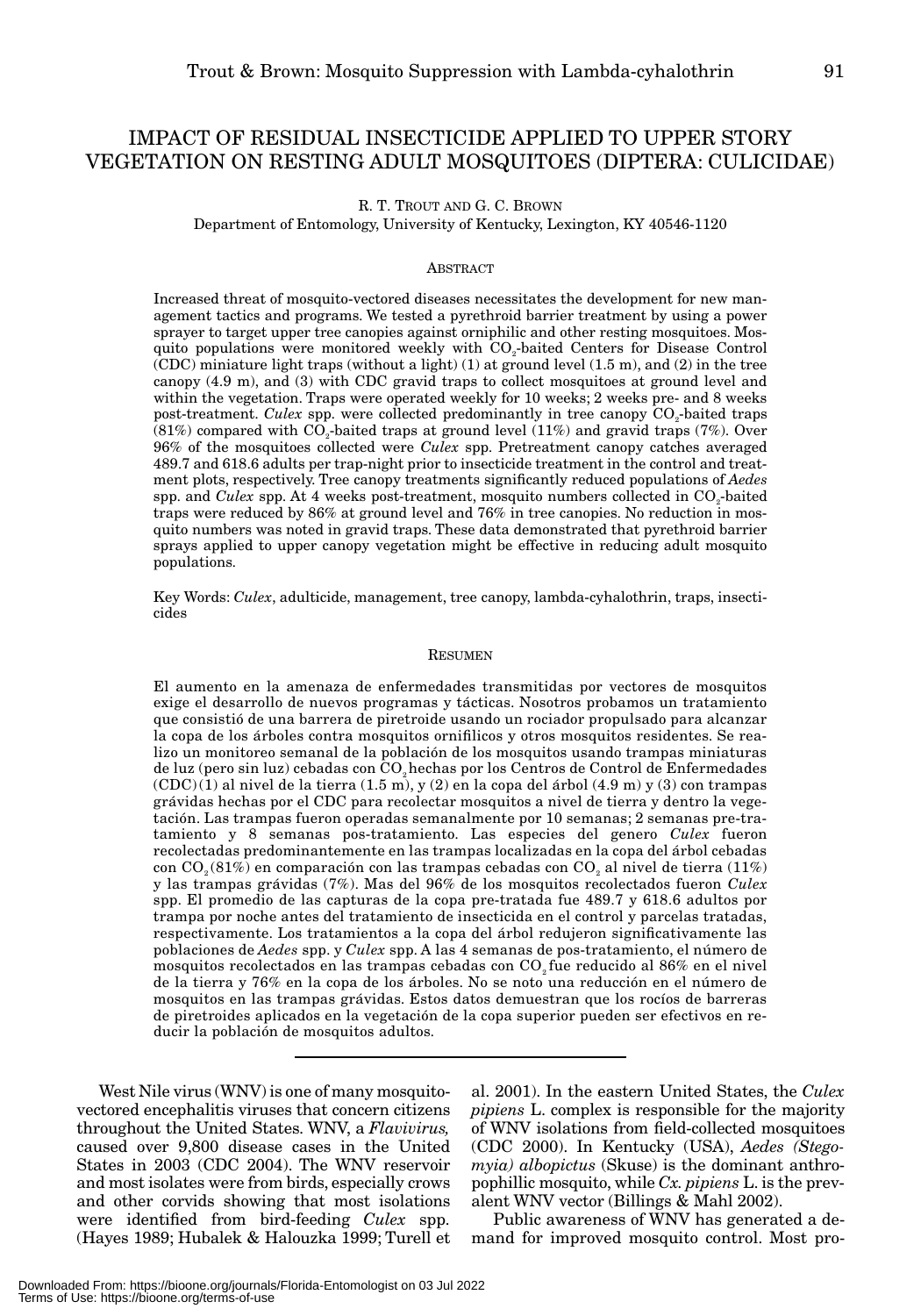grams rely on proactive control methods such as source reduction accomplished primarily through education. In addition, some municipal services include reactive control, i.e., larviciding or utilizing non-residual chemical control with ultra-low volume (ULV) fog generators. However, these tactics only provide temporary control. Common non-residual ULV adulticides include an organophosphate (malathion) or pyrethroids (phenothrin, allethrin, and resmethrin); all of which provide quick knockdown without residual effects (Dame & Fasulo 2002). Insecticides formulated to provide residual effectiveness include bifenthrin, lambda-cyhalothrin, and cyfluthrin when applied to primary adult resting sites, causing mosquitoes to absorb a lethal dose upon contact with treated surfaces (Dame & Fasulo 2002). These residual insecticides have demonstrated long-term efficacy on a variety of surfaces (Ansari et al. 1986; Singh et al. 1989; Yadav et al. 1996; Trout et al. 2007). Trout et al. (2007) reported that lambda-cyhalothrin and bifenthrin applied with a mist blower suppressed peridomestic mosquito numbers in residential backyards. The treatments reduced backyard adult *Aedes* spp. and *Ochlerotatus* spp. numbers for 8 weeks post-treatment. However, this tactic did not significantly reduce *Culex* spp. numbers.

Barrier treatments have been effective against adults of numerous species, including *Aedes taeniorhynchus* (Wiedemann), *Ae. sollicitans* (Walker) (Madden et al. 1947; Anderson et al. 1991), *Ae. stimulans* (Walker) (Helson & Surgeoner 1983), *Ae. albopictus* (Trout et al. 2007), *Anopheles quadrimaculatus* Say (Ludvik 1950), *An. albimanus* (Taylor et al. 1975), and *An. darlingi* Root (Hudson 1984). This concept involves the creation of an insecticidal barrier between the host seeking or resting mosquitoes and the community (Perich et al. 1983). Here we report a strategy using tree lines treated with a residual formulation of lambda-cyhalothrin to provide a barrier between mosquitoes, especially *Culex* species, and human populations.

# MATERIALS AND METHODS

Two tree lines (~2.5 km apart) were selected for treatment with lambda-cyhalothrin applied with a power sprayer in the summer of 2005 at the University of Kentucky's Mosquito Research Center on Spindletop Farm of Lexington KY (084°28'W, 038°04'N). A randomized complete block design controlled for the differences between tree lines. The first tree line was divided into 2 blocks, while the second tree line was divided into 4 blocks. Each block was at least 30.5 linear m away from the next block. Blocks were divided into 2 plots (1 treatment and 1 control) separated by a 30.5 linear m buffer. Each plot within the block was 30.5 linear m long and

shared similar canopy characteristics (tree height, vegetation type, age, etc.). Therefore, each block of 2 plots and buffer zone totaled 91.5 linear m.

Within the blocks, each plot was randomly assigned either a water control or a pyrethroid treatment (Demand® CS, AI lambda-cyhalothrin, Syngenta Crop Protection, Greensboro, NC.). Both treatments were applied by a certified commercial pesticide applicator (All-Right Pest Control, Inc., Lexington, KY) on 18-VII-2005. Lambda-cyhalothrin concentrate, 6.25 mL formulation/L, was diluted with water as directed on the label. Treatments were applied when the weather was forecasted to be clear, dry, and with little to no wind. A power sprayer equipped with a JD-9 spray gun (Green Garde®, H.D. Hudson® Manufacturing Company, Japan; Model E1526- 17-18 LT Hannay® Reels, Inc., Westerlo, NY 12193-0159; Honda® 5HP) was used to apply the treatments to all vegetative surfaces between approximately 0.3 m and 20 m in height and were sprayed to near runoff. The operator inserted the sprayer tip into thick low-lying foliage briefly to ensure treatment of the interior canopy. Treatments were applied to upper tree canopies by adjusting the pressure of the spray gun to deliver a stream. Spray volume, time spent at each site, and prevailing weather conditions were recorded for each application. Finished spray volumes ranged from 11.36 to 83.28 L (mean ± SEM: 42.78  $\pm$  5.72 L), depending on the amount of foliage and tree canopy height.

# Mosquito Monitoring

In each plot, 2 weeks before and 8 weeks after treatment, mosquito populations were monitored, totaling 10 sampling weeks (7-VII—7-IX-2005). Mosquito populations were monitored weekly with Centers for Disease Control (CDC) miniature light traps (Model 512, John W. Hock, Gainesville, FL) at 2 heights: (1) at ground level  $(1.5 \text{ m})$  and,  $(2)$  in tree canopy  $(4.9 \text{ m})$  and CDC gravid traps (Model 1712, John W. Hock, Gainesville, FL) to collect mosquitoes at ground level and within the vegetation. All traps were operated between 1500 and 1000 h. Trap contents were frozen, counted, and identified in the laboratory.

The lights were removed from both CO<sub>2</sub>-baited traps to reduce non-target collections and then baited with ~2.3 kg of pelleted dry ice. Blue "Contour™ 0.5" gallon- (1.89-L) coolers (Igloo Products Corp., Houston, TX) held the dry ice, which allowed  $CO<sub>2</sub>$  to escape via 4 holes: 1 drilled in each side, 1 drilled in the bottom, and from the opened cooler spout at the top. A 0.6- m length of clear Tygon tubing  $(1.27 \text{ cm}$  outer diameter  $\times 0.95 \text{ cm}$  inner diameter Vinyl Tubing, Model 089) connected the bottom of the cooler to the top of the trap, thereby directing  $CO<sub>2</sub>$  directly into the top of the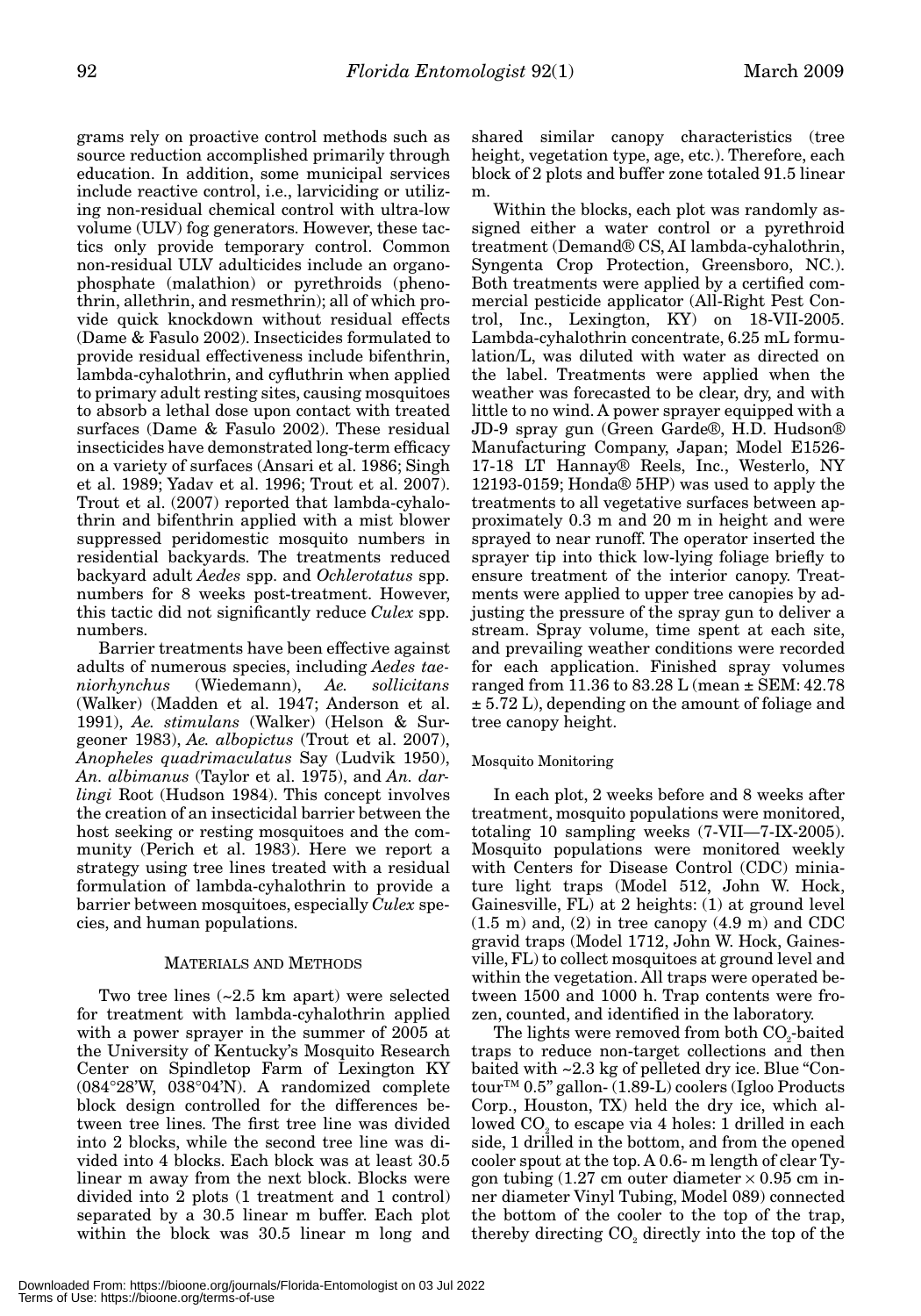trap. A 1.5-m standard garden hook (Black Shepard Hook, Model 843115A; Gilbert and Bennett Manufacturing Company, China) suspended each CDC ground level trap and cooler. Tree canopy traps were held in place with a rope-pulley-hook hung from a tree branch ranging from 3.89 to 6.22 m (mean  $\pm$  SEM: 4.89  $\pm$  0.27 m) in height. The pulley system remained in the tree throughout the study. To get the rope-pulley-hook into the tree canopy a 9.14-m (30-ft) pole was used. The rope-pulley-hook allowed traps to be lifted into and lowered from the tree canopy from the ground. The standard garden hook for ground level traps (1.5 m) and the hook-pulley on the tree's branch (4.89 m) standardized collection procedures. Both traps were placed within proximity (~5 m) of one another within each plot.

Ovipositing mosquitoes were collected from gravid traps that were placed at ground level beneath tree canopies and within the vegetation. The traps were baited with 4 L of an infusion consisting of a 2-week-old mixture of 0.5 L of fescue grass clippings, about 100 g of rabbit food **(**Big Red Rabbit Food, Pro-pet® L.L.C., St. Mary's, OH**)**, and 19 L of distilled water. Within each plot, gravid traps were spaced ~15 m away from the CO<sub>2</sub>-baited traps.

Meteorological data were recorded during each visit. Traps were setup in the evening and retrieved the following morning. A handheld meteorological instrument (Kestrel® 3000, Nielson-Kellerman, Boothwyn, PA) was used to measure temperature  $(^{\circ}C)$ , percent relative humidity  $(\%$ RH), heat index (°C), wind speed (m/min), and wind direction. Meteorological data, from the evening and morning observations, were averaged.

#### Statistical Analyses

All statistical analyses used the Statistical Analysis System (SAS Institute 2001). To determine overall pyrethroid treatment effects, collected mosquitoes were  $log(x + 1)$  transformed. The transformed data were analyzed with Proc Mixed by ANOVA repeated measures and means were separated by Tukey's Least Square Means test. Trap percentage reductions were calculated from Mulla's formula:

$$
Percent Reduction = 100 + \left(\frac{C_1}{T_1} \times \frac{T_2}{C_2}\right)100,
$$

where  $C<sub>1</sub>$  is the number of mosquitoes at the control site pretreatment,  $C_2$  is the number of mosquitoes at the control site post-treatment,  $T<sub>1</sub>$  is the number of mosquitoes at the treatment site pretreatment, and  $T_2$  is the number of mosquitoes at the treatment site post-treatment (Mulla et al. 1971).

# RESULTS

#### Weather Analysis

The mean  $(\pm$  SEM) temperature during the entire study was  $32.04 \ (\pm 0.3)$  °C (range 25.5 to 39.2°C) during trap setup and 30.36  $(\pm 0.4)$  °C (range 22.8 to 42.0°C) during trap retrieval. The mean  $(\pm$  SEM) relative percent humidity was 49.39 ( $\pm$  1.5) %R.H. (range 24.0 to 88.0 %R.H.) during trap setup and  $57.33 \ (\pm 1.7)$  %R.H. (range 28 to 96 %R.H.) during trap retrieval. The overall mean  $(\pm$  SEM) wind speed among the 3 treatments was  $0.5 (\pm 0.1)$  m/min. The overall mean  $(\pm$ SEM) heat index was  $35.06 \ (\pm 0.4) \ ^{\circ}\textrm{C}$  (range  $27.4$ to 47.5 °C) during trap setup and 33.00  $(\pm 0.5)$  °C (range 22.2 to 51.3°C) during trap retrieval. Precipitation totaled 16.64 cm over the course of the experiment. Of the 16.64 cm of rain, 49% occurred during the 2-week pretreatment period. Over the entire study, the amount of rain was 0.08 cm below normal (www.agwx.ca.uky.edu).

During treatment applications, environmental conditions in each block were not significantly different from one another. The environmental conditions during treatment had a mean (± SEM) wind speed of  $0.3 \left( \pm 0.1 \right)$  m/min (range 0 to 0.7 m/ min), a mean temperature of 31.4 ( $\pm$  0.5) °C (range 29.2 to 34.3°C), and a mean heat index of 38.8 ( $\pm$  0.9) °C (range 34.3 to 45.3 °C). The mean R.H. for pyrethroid treated sites was  $67.8 \ (\pm 1.5)$  $%$  R.H., and 79.4 ( $\pm$  2.5) %R.H. in control sites. Climate data did not differ significantly over the study.

#### Mosquito Composition

During the 10-week sampling period, we collected 10,925 mosquitoes, consisting primarily of *Culex* spp. (96.4%, Table 1). The majority of mosquitoes were collected in  $CO<sub>2</sub>$ -baited traps within the tree canopies (81%).  $CO<sub>2</sub>$ -baited traps at ground level and gravid traps collected 12% and 7%, respectively. The predominant collected mosquito was *Cx. pipiens/restuans* (93.8%) followed in descending order by *Cx. restuans* (Theobald) (2.4%), and *Cx. erracticus* (Dyar and Knab) (1.7%). Other genera included *Aedes* spp. (0.4%), *Anopheles* spp. (0.2%), *Ochlerotatus* spp. (<0.1%), and an assortment of other species (1.6%). Due to the large number of mosquitoes collected in the traps in 1 night, some of the specific species could not be identified. Specifically, a large percent of *Culex* mosquitoes were lumped into an arbitrary *Culex pipiens/restuans* cohort for further analyses.

#### Trap Analyses

Back transformed mosquito collection means (± SEM) are presented in Table 2. Mean post-treat-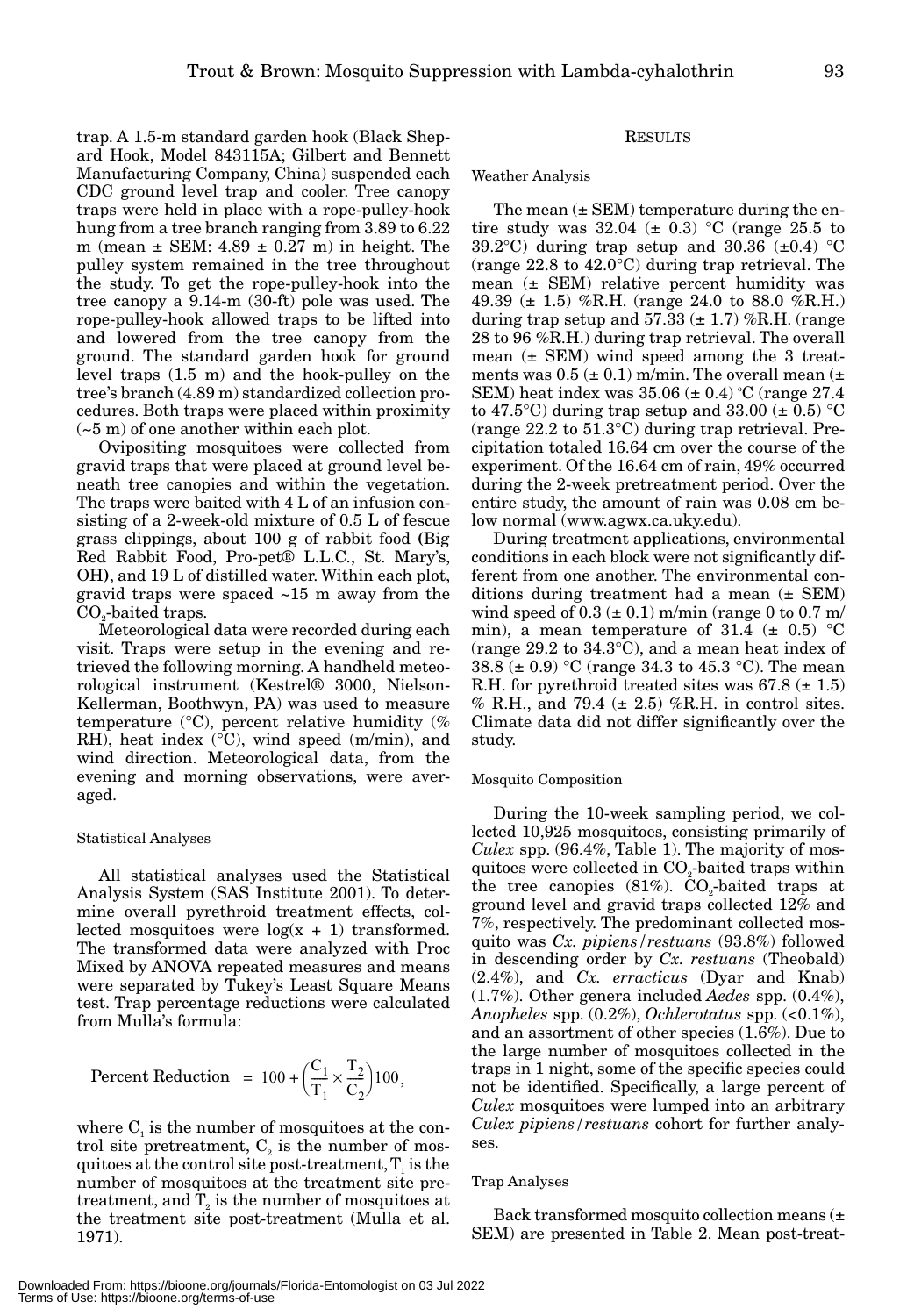| <b>Species</b>                        | $CO3$ Trap<br>in Tree Canopy | $CO3$ Trap<br>at Ground Level | Gravid Trap | Total |  |
|---------------------------------------|------------------------------|-------------------------------|-------------|-------|--|
| Aedes albopictus                      |                              | 9                             | 9           | 19    |  |
| Ae. Vexans                            |                              | 10                            |             | 19    |  |
| Anopheles punctipennis                |                              | 3                             |             | 5     |  |
| An. quadrimaculatus                   | з                            | 6                             |             | 9     |  |
| An. Walkeri                           | $\Omega$                     | 2                             |             | 2     |  |
| Culex erraticus                       | 65                           | 109                           | 16          | 190   |  |
| $Cx.$ pipiens / restuans <sup>1</sup> | 8598                         | 971                           | 682         | 10251 |  |
| $Cx$ restuans                         | 90                           | 138                           | 37          | 265   |  |
| Culex $spp.'$                         | 134                          |                               | 15          | 150   |  |
| Ochlerotatus japonicus                | $\Omega$                     |                               |             |       |  |
| Oc. triseriatus                       |                              |                               |             |       |  |
| Oc. trivittatus                       |                              |                               |             |       |  |
| Unknown/Unidentifiable                |                              | 11                            |             | 12    |  |
| Total                                 | 8892                         | 1263                          | 770         | 10925 |  |
|                                       |                              |                               |             |       |  |

TABLE 1. SPECIES COMPOSITION OF QUESTING AND GRAVID MOSQUITOES COLLECTED AT THE MOSQUITO RESEARCH FA-CILITY IN SPINDLETOP FARM, LEXINGTON, KENTUCKY ALONG TREE LINES, (7-VII -7-IX-2005).

1 Indicates collected specimens were damaged and could not be properly identified to species.

ment results differed with each trapping method. CO<sub>2</sub>-baited traps at ground level post-treatment collected a cumulative mean  $(\pm$  SEM) of 2.1  $(\pm$  0.8) mosquitoes per trapping night at lambda-cyhalothrin treated plots compared with  $8.1 (\pm 2.5)/^{\circ}$ night at control plots. Treatments reduced mosquito numbers in CO<sub>2</sub>-baited traps at ground level by 86.5% over 4 weeks post-treatment and 72.1% over 6 weeks post-treatment compared to the control treated tree lines. CO<sub>2</sub>-baited traps at ground level demonstrated a significant treatment effect for 8 weeks post treatment  $(F = 37.01; df = 1, 79; P$  $< 0.0001$ ), a significant week effect ( $F = 6.52$ ;  $df =$ 7, 79;  $P < 0.0001$ ), and a significant treatment week interaction effect  $(F = 2.55; df = 7, 79; P =$ 0.0204). In addition, a significant treatment effect (*F* = 37.14; *df* =1, 79; *P* < 0.0001), week effect (*F* = 7.35; *df* = 7, 79; *P* < 0.0001), and treatment week interaction effect  $(F = 2.18; df = 7, 79; P = 0.0451)$ was observed for *Culex* mosquitoes (Fig. 1A). Differences of least square means showed those posttreatment weeks immediately following treatment were significantly different from those approaching the end of the study for both total mosquito counts and *Culex* mosquitoes collected in CO<sub>2</sub>-baited traps at ground level.

Tree canopy  $CO<sub>2</sub>$ -baited traps collected a cumulative mean  $(\pm$  SEM) of 10.1  $(\pm 3.5)$  questing mosquitoes per trap-night, while untreated control plot traps collected a post-treatment cumulative mean of  $51.3 \times 23.4$  questing mosquitoes per trap-night. The treatment significantly reduced mosquito collections in these traps by 76.6% over 4-week post-treatment and 71.9% over 6-week post-treatment compared to those in the untreated control traps  $(F = 6.29; df = 1, 79; P =$ 0.0142). Significant week effects  $(F = 6.12; df = 7,$ 

 $79; P < 0.0001$  were observed in CO<sub>2</sub>-baited traps within the tree canopy. Analysis of only *Culex* mosquitoes within the  $CO<sub>2</sub>$ -baited traps in the tree canopies showed a significant treatment (*F* = 6.40;  $df = 1$ , 79;  $P = 0.0134$ ) and week  $(F = 6.21; df)$  $=7, 79; P < 0.0001$ ) effect (Fig. 1B). Similar to the ground level  $CO<sub>2</sub>$ -baited traps, the tree canopy  $CO<sub>2</sub>$ -baited traps had significant week effects between immediate post-treatment week (weeks 1, 2, and 3) and weeks near the end of the study (weeks 6, 7, and 8).

Contrary to the questing traps, gravid trap collections were not significantly reduced in treatment plots when compared to the untreated control. A mean  $(\pm$  SEM) of 23.1  $(\pm 3.4)$  gravid mosquitoes per trap-night were collected from treated plots, while control treated plots collected a posttreatment mean of  $25.8 \ (\pm 3.7)$  gravid mosquitoes per trap-night. Gravid trap collection means were not significantly different at treated plots compared to untreated control sites  $(P > 0.05)$ . Additionally, *Culex* spp. collections in gravid traps were not significantly affected by the treatments  $(P > 0.05$ , Fig. 1C). However, significant week effects occurred for the total collections  $(F = 2.18; df)$  $= 7, 80; P = 0.0446$ ) and *Culex* spp. analyses (*F* =  $6.51; df = 7, 85; P < 0.0001$ .

Of the 41 *Aedes*/*Ochlerotatus* mosquitoes collected, the majority was either *Ae. albopictus* or *Ae. vexans* (Meigen). Most of the *Aedes* spp. were collected in  $CO<sub>2</sub>$ -baited ground traps  $(54%)$  and gravid traps (44%). Only one *Aedes* mosquito was collected from a  $CO<sub>2</sub>$ -baited trap within the tree canopy. The treatment reduced *Aedes* numbers by 55.3%, and 57.0% after 4 and 6 weeks post-treatment, respectively. Due to the small collections, statistical tests were not conducted.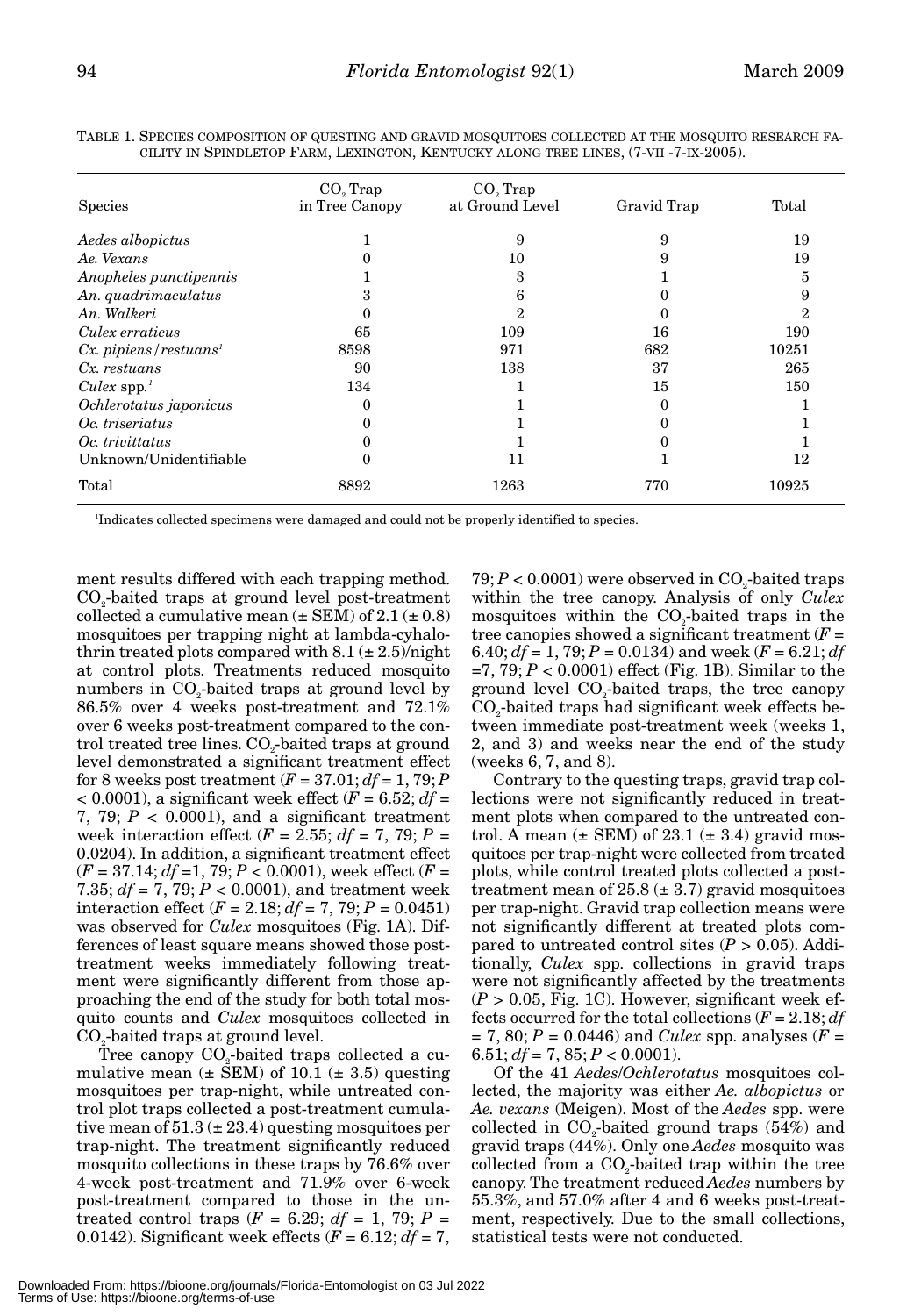|                                        |                | <b>Cumulative Weekly Mosquitoes Collections</b> |                         |                                              |  |
|----------------------------------------|----------------|-------------------------------------------------|-------------------------|----------------------------------------------|--|
| Sampling Method                        | Week           | Control<br>Treatment                            | Pyrethroid<br>Treatment | Cumulative<br>Percent Reduction <sup>2</sup> |  |
| CO2-baited CDC trap at ground level    | $-2$           | $9.5 \pm 3.2$                                   | $18.5 \pm 6.7$          |                                              |  |
|                                        | $-1$           | $47.7 \pm 11.0$                                 | $54.0 \pm 19.5$         |                                              |  |
|                                        | 1              | $26.3 \pm 8.7$                                  | $4.7 \pm 1.9$           | 86.0%                                        |  |
|                                        | 2              | $6.2 \pm 1.6$                                   | $1.3 \pm 0.3$           | $84.5\%$                                     |  |
|                                        | 3              | $5.2 \pm 1.5$                                   | $0.8 \pm 0.4$           | 85.4%                                        |  |
|                                        | $\overline{4}$ | $12.7 \pm 3.1$                                  | $1.7 \pm 0.7$           | 86.5%                                        |  |
|                                        | 5              | $6.7 \pm 2.2$                                   | $3.7 \pm 1.7$           | $80.5\%$                                     |  |
|                                        | 6              | $3.2 \pm 1.6$                                   | $2.8 \pm 0.7$           | 72.1%                                        |  |
|                                        | 7              | $3.2 \pm 0.9$                                   | $0.5 \pm 0.5$           | $74.3\%$                                     |  |
|                                        | 8              | $1.3 \pm 0.6$                                   | $1.2 \pm 0.4$           | 68.9%                                        |  |
| Post-treatment Mean                    |                | $8.1 \pm 2.5$                                   | $2.08 \pm 0.8$          | $79.8\%$                                     |  |
| CO2-baited CDC trap in the tree canopy | $-2$           | $35.0 \pm 31.0$                                 | $46.5 \pm 12.5$         |                                              |  |
|                                        | -1             | $489.7 \pm 201.6$                               | $618.6 \pm 196.8$       |                                              |  |
|                                        | 1              | $245.0 \pm 103.4$                               | $29.0 \pm 10.8$         | $90.7\%$                                     |  |
|                                        | $\overline{2}$ | $41.0 \pm 12.5$                                 | $11.8 \pm 3.9$          | 84.0%                                        |  |
|                                        | 3              | $19.2 \pm 6.9$                                  | $5.7 \pm 1.8$           | $81.5\%$                                     |  |
|                                        | $\overline{4}$ | $26.0 \pm 10.1$                                 | $12.7 \pm 3.9$          | $76.6\%$                                     |  |
|                                        | 5              | $67.3 \pm 49.6$                                 | $15.0 \pm 5.1$          | 77.7%                                        |  |
|                                        | 6              | $3.0 \pm 1.3$                                   | $2.1 \pm 0.7$           | $71.9\%$                                     |  |
|                                        | 7              | $7.2 \pm 2.2$                                   | $2.6 \pm 0.9$           | $71.9\%$                                     |  |
|                                        | 8              | $1.8 \pm 1.2$                                   | $1.8 \pm 0.9$           | $65.5\%$                                     |  |
| Post-treatment Mean                    |                | $51.3 \pm 23.4$                                 | $10.1 \pm 3.5$          | 77.5%                                        |  |
| Gravid Trap                            | $-2$           | $18.8 \pm 4.6$                                  | $17.7 \pm 3.6$          |                                              |  |
|                                        | $-1$           | $26.8 \pm 7.1$                                  | $18.5 \pm 2.2$          |                                              |  |
|                                        | $\mathbf{1}$   | $30.0 \pm 4.7$                                  | $36.0 \pm 9.7$          |                                              |  |
|                                        | $\overline{2}$ | $24.8 \pm 5.1$                                  | $21.5 \pm 2.2$          |                                              |  |
|                                        | 3              | $25.0 \pm 3.5$                                  | $20.2 \pm 3.1$          |                                              |  |
|                                        | $\overline{4}$ | $20.5 \pm 2.1$                                  | $18.0 \pm 1.6$          |                                              |  |
|                                        | 5              | $31.7 \pm 4.7$                                  | $23.2 \pm 2.9$          |                                              |  |
|                                        | 6              | $28.2 \pm 3.8$                                  | $22.4 \pm 2.3$          |                                              |  |
|                                        | 7              | $22.5 \pm 2.8$                                  | $21.8 \pm 2.9$          |                                              |  |
|                                        | 8              | $23.5 \pm 3.1$                                  | $21.7 \pm 2.3$          |                                              |  |
| Post-treatment Mean                    |                | $25.8 \pm 3.7$                                  | $23.1 \pm 3.4$          |                                              |  |
| Total: All Traps                       | $-2$           | $27.0 \pm 9.4$                                  | $39.7 \pm 15.4$         |                                              |  |
|                                        | $-1$           | $550.2 \pm 215.0$                               | $575.0 \pm 198.7$       |                                              |  |
|                                        | 1              | $286.3 \pm 108.1$                               | $55.7 \pm 4.5$          | 81.7%                                        |  |
|                                        | $\overline{2}$ | $56.0 \pm 15.4$                                 | $17.7 \pm 2.0$          | $76.1\%$                                     |  |
|                                        | 3              | $32.3 \pm 6.8$                                  | $10.7 \pm 2.0$          | 73.7%                                        |  |
|                                        | 4              | $41.2 \pm 11.3$                                 | $15.3 \pm 4.7$          | $71.5\%$                                     |  |
|                                        | 5              | $53.0 \pm 25.7$                                 | $18.8 \pm 3.8$          | 70.6%                                        |  |
|                                        | 6              | $10.7 \pm 3.1$                                  | $6.7 \pm 1.6$           | $65.7\%$                                     |  |
|                                        | 7              | $11.8 \pm 2.8$                                  | $4.5 \pm 1.5$           | $65.5\%$                                     |  |
|                                        | 8              | $4.7 \pm 2.0$                                   | $3.7 \pm 1.0$           | $60.6\%$                                     |  |
| Post-treatment Mean                    |                | $62.0 \pm 21.9$                                 | $16.6 \pm 2.6$          | $70.7\%$                                     |  |

TABLE 2. MEAN (± SEM) MOSQUITOES COLLECTED WEEKLY PER TRAP-NIGHT AT SPINDLETOP FARM IN LEXINGTON, KY1 .

1 Treatments were applied between weeks -1 and 1 (18-VII-2005).

 $^2$ Cumulative percent reduction was calculated with Mulla's formula. Percent reductions were significant at ( $\alpha$  = 0.05). Values that were not significant, or weeks when reductions were not applicable, are denoted with a dash (-).

*Culex* spp. were collected primarily in  $CO<sub>2</sub>$ baited tree canopy traps (82%). After 4 weeks post-treatment, the treatment reduced *Culex* numbers by 76.4% and 72.0% after 6 weeks, re-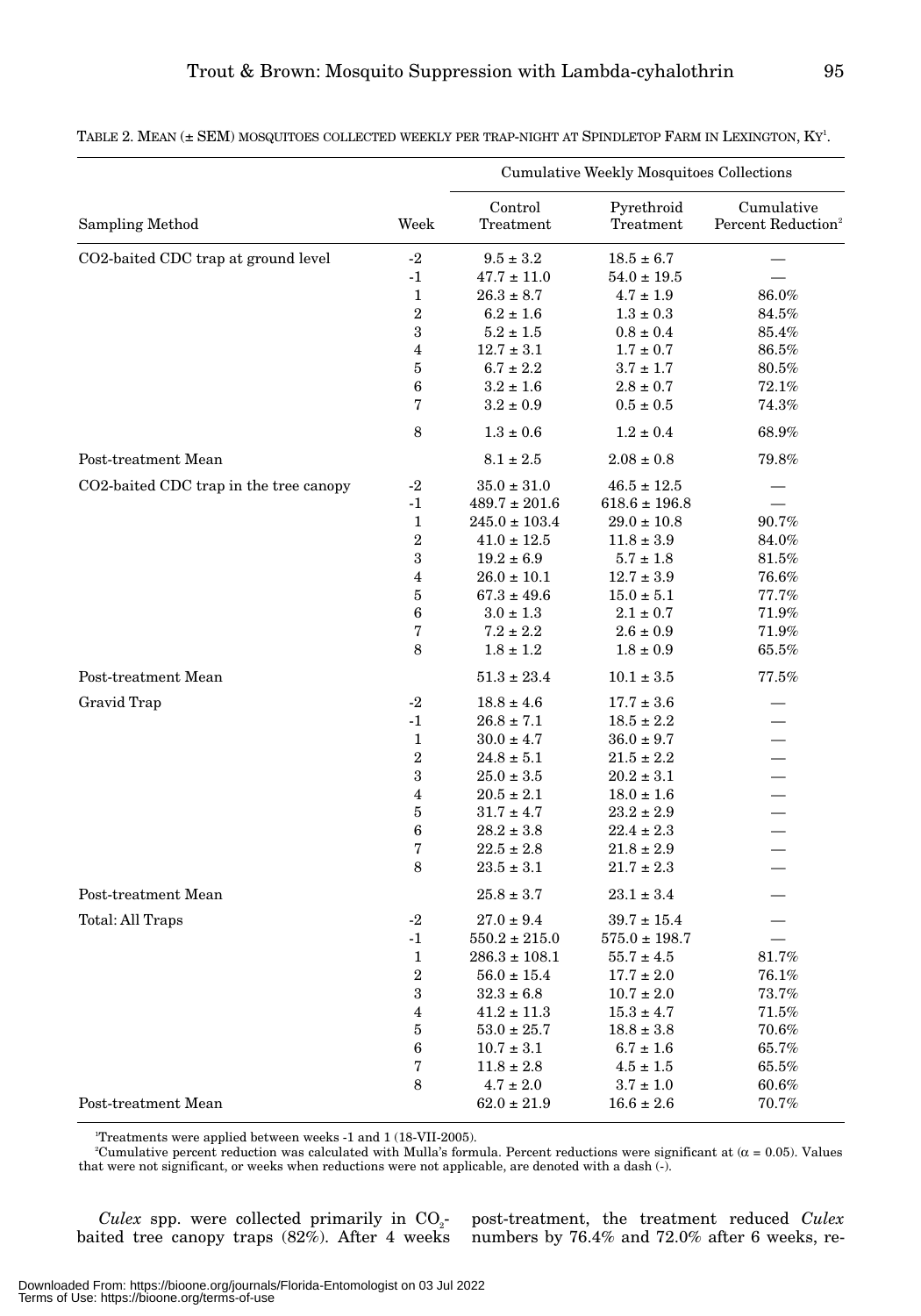

Fig. 1. Back-transformed mean (± SEM) of *Culex* spp. mosquitoes collected once a week for 10 weeks with  $CO<sub>o</sub>$ -baited traps at ground level  $(A)$ ,  $CO<sub>o</sub>$ -baited traps in the tree canopy (B), gravid traps (C), and all traps (D). All treatments applied between week -1 pretreatment and 1 post-treatment (18-VII-2005).

spectively. Post-treatment means (± SEM) of mosquitoes in treated plots were  $16.3 \ (\pm 2.6) \ \text{mos}$ quitoes per trap-night compared to  $61.5 \ (\pm 22.0)$ mosquitoes per trap-night in control treated plots. Significant treatment  $(F = 20.71; df = 1, 87;$ *P* < 0.0001) and week (*F* = 19.30; *df* = 7, 87; *P* < 0.0001) effects occurred (Fig. 1D).

#### Overall Monitoring Analysis

Analyses of all the mosquitoes collected showed significant treatment  $(F = 16.22; df = 1,$  $87; P = 0.0001$  and week  $(F = 5.39; df = 7, 87; P$ < 0.0001) effects. The overall post-treatment mean of mosquitoes collected per trap-night within treated plots  $(16.6 \pm 2.6)$  was significantly fewer than mosquitoes collected per trap-night within control treated plots  $(62.0 \pm$ 21.9). The treatment reduced total mosquito populations by a mean of 71.5% and 65.7% over 4 and 6 weeks, respectively.

### **DISCUSSION**

Lambda-cyhalothrin residual application reduced questing mosquito numbers. The power sprayer treated higher vegetation thereby suppressing host seeking or resting mosquitoes. Placing monitoring traps in tree canopies and at ground level allowed us to collect data relative to treatment impacts. This treatment method significantly reduced *Culex* and total combined mosquitoes in pyrethroid treated plots when compared to the untreated control plots. In addition, ground and tree canopy  $CO<sub>2</sub>$ baited traps collected significantly fewer adult mosquitoes at treated plots compared to untreated control sites. Mosquito numbers were reduced in control plots over time, most likely due to the 30.5 m distance separating the plots within each block and from the untreated control plots. This short distance may have affected the mosquito populations at control plots because the pyrethroid may have acted as a repellent. Additionally, the treatment may have reduced the general mosquito population along the entire tree line.

Species composition analyses showed that pretreatment week effects were most likely due to the rainfall that occurred before the study was initiated (0.36 cm), and the scattered incidences of rain throughout. The pretreatment rainfall provided *Culex* species with established oviposition sites.

*Culex* species comprised a majority of the Culicid population along the tree lines. In 2004, Trout et al. (2007) reported that a majority of *Aedes* or *Ochlerotatus* mosquitoes were collected in CO<sub>2</sub>baited light traps (without the light) at ground level in Lexington city residencies. Our previous study found questing *Aedes* and *Ochlerotatus* mosquitoes were dominant in  $CO<sub>2</sub>$ -baited traps placed at ground level, while questing *Culex* mosquitoes were collected in CO<sub>2</sub>-baited traps placed in the tree canopy; a potential difference in site preference. Tree canopy  $CO<sub>2</sub>$ -baited traps collected a significantly larger number of *Culex* species. The plots utilized in the study were comprised of numerous tree lines with scattered and clumped vegetation that was home to roosting birds. Additionally, the tree lines were adjacent to areas with watering holes for farm animals and large holes in the field produced by agriculture equipment. The presence of birds and standing water as oviposition sites may have increased the *Culex* mosquito population. In 2004, Trout et al. (2007) used residential neighborhoods that contained various vegetation types based on homeowner preference. Bird populations and potential ovipositing sites at city residencies may have been largely scattered, resulting in fewer *Culex*  $collections and populations. Additionally, CO<sub>2</sub>$ baited traps were not placed in tree canopies at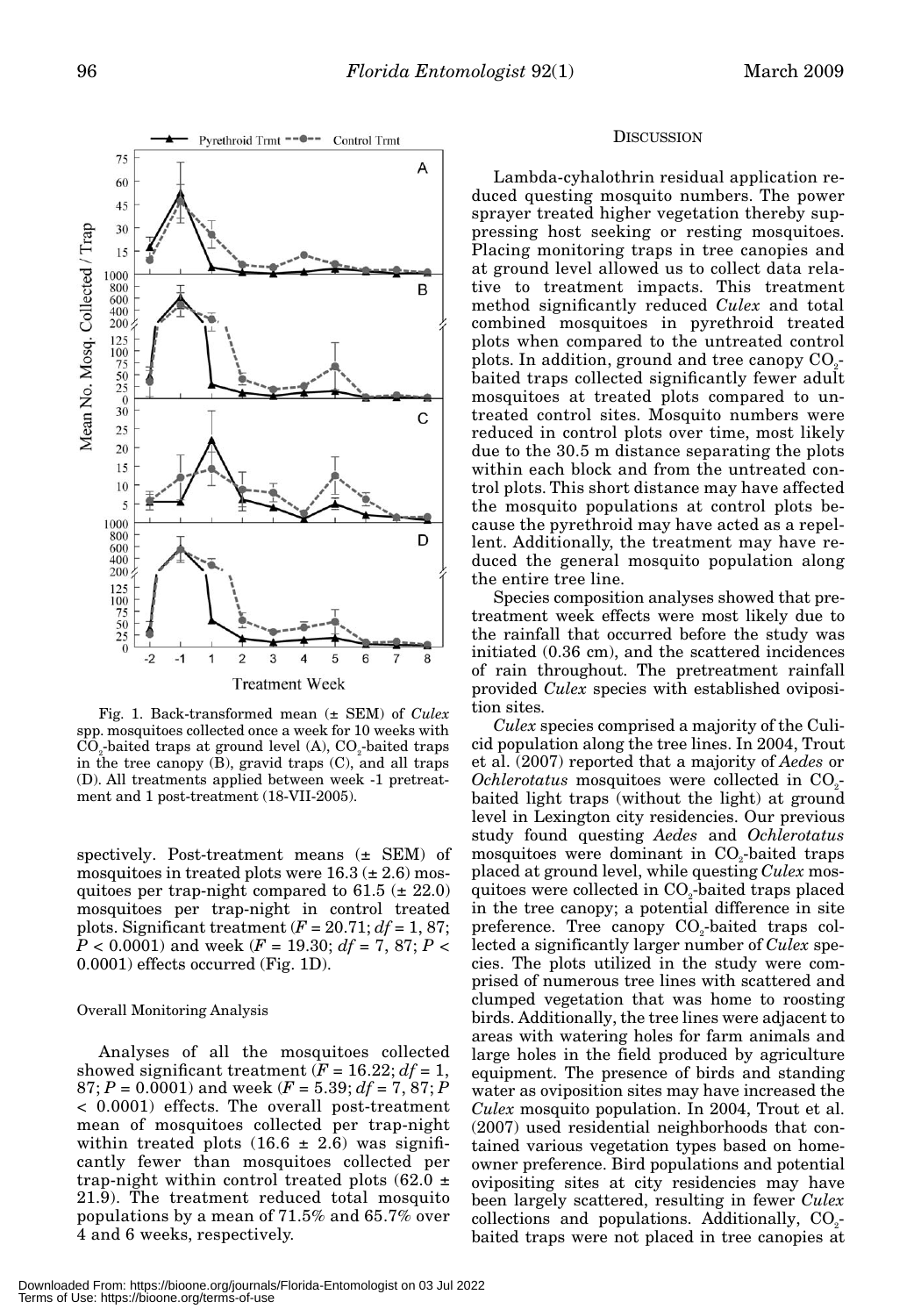homeowner residences; consequently, *Culex* mosquitoes may not have been adequately sampled.

Statistical analyses of host seeking or resting *Culex* mosquitoes corroborated with previously published studies that showed *Culex* spp. prefer to inhabit upper tree canopies closer to their avian blood meals than at ground level (Burgess & Haufe 1960; Main et al. 1966; Novak et al. 1981; Lundstrom et al. 1996; Bellini et al. 1997; Crisp & Kneeper 2003; Anderson et al. 2004; Farajollahi et al. 2005). At control treated sites, significantly more *Culex* spp. were collected in the tree canopies compared to ground level. However, at pyrethroid treated sites, no differences were observed in CO<sub>2</sub>baited trap at collection heights suitable for *Culex* species. This lack of significant preference at the treatment sites may be largely due to the treatment's ability to control or repel *Culex* species. Adjusting the spray nozzle from a spray to a stream allowed treatment of upper tree canopies. This treatment method reduced *Culex* mosquito densities in tree canopies comparable to those at ground level, suggesting treatment uniformity.

Mosquitoes collected in gravid traps were not significantly reduced. This observation was similar to previous studies where insecticide treatments did not reduce gravid mosquito collections (Eliason et al. 1990; Moore et al. 1990; Reiter et al. 1990; Trout et al. 2004). Previous research indicates gravid *Culex* mosquitoes may not be affected by insecticide treatments in urban habitats (Moore et al. 1990). This finding emphasizes the need for incorporating larviciding with adulticide treatments.

This study applied a residual pyrethroid higher into tree canopies significantly reducing *Culex* populations at treated plots when compared to untreated control plots for 8 weeks posttreatment. This may indicate that *Culex* mosquitoes prefer questing or resting in tree canopies closer to their preferred avian blood meals. In addition, mosquitoes may have encountered pyrethroid repellency because treatments to the tree lines occurred along 2 axes, horizontal and vertical. This treatment method allowed for repellency by providing an untreated outlet for mosquitoes to escape. Past studies have demonstrated a repellent effect of DDT (dichloro-diphenyl-trichloroethane), deltamethrin, and lambda-cyhalothrin (Chareonviriyaphap et al. 2001). Future studies should investigate the repellency of these chemicals to ensure mosquito management and not displacement.

Data obtained in the present study indicate residual spraying is a viable control tactic for control of *Culex* species. An integrated mosquito management program that includes this tactic along with education, surveillance, source reduction, exclusion (screening), larviciding, and adulticiding (with different modes of action) may further decrease resistance rates and mosquito numbers.

#### ACKNOWLEDGMENTS

We express thanks to the National Pest Management Association for support of the project as well as funding the Mosquito Management Facility at Spindletop Farm in Lexington, Kentucky. We thank T. Myers and C. Asbury (All-Rite Pest Control) for helping with the treatment applications. We thank M. Potter, L. Townsend, J. Hubbard, A. Dunn, E. Rice, K. Muller, M. Todd, E. Yost, and Zin for assistance. In addition, we thank S. McClintock for statistical advice. We appreciate F. Knapp, C. D. Steelman, and R. Wiedenmann for professional advice and manuscript review.

#### REFERENCES CITED

- ANDERSON, A. L., APERSON, C. S., AND KNAKE, R. 1991. Effectiveness of mist-blower applications of malathion and permethrin to foliage as barrier sprays for salt marsh mosquitoes. J. American Mosq. Control Assoc. 7: 116-117.
- ANDERSON, J. F., ANDREADIS, T. G., MAIN, A. J., AND KLINE, D. L. 2004. Prevalence of West Nile virus in tree canopy-inhabiting *Culex pipiens* and associated mosquitoes. American J. Trop. Med. Hyg. 71: 112- 119.
- ANSARI, M. A., SHARMA, V. P., BATRA, C. P., RAZDAN, R. K., AND MITTAL, P. K. 1986. Village scale trial of the impact of deltamethrin (K-othrine) spraying in areas with DDT and HCH resistant *Anopheles culicifacies.* Indian J. Malariol. 23: 127-131.
- BELLINI, R., VERONESI, R., DRAGHETTI, S., AND CAR-RIERI, M. 1997. Study on the flying height of *Aedes caspius* and *Culex pipiens* females in the Pro Delta area, Italy. J. American Mosq. Control Assoc. 21: 159-166.
- BILLINGS, S., AND MAHL, C. M. (KY Dept. of Public Health, Div. of Epidemiology and Health Planning). 2002. West Nile Virus Surveillance Summary Kentucky 2002. Available from Div. of Epidemiology and Health Planning, Lexington, KY, USA.
- BURGESS, L,. AND HAUFE, W. O. 1960. Stratification of some prairie and forest mosquitoes in the lower air. Mosq. News. 20: 341-346.
- CDC [CENTERS FOR DISEASE CONTROL AND PREVEN-TION]. 2000. Update: West Nile virus activity—eastern United States, 2000. MMWR CDC. 49:1044- 1047. Atlanta, GA: Centers for Disease Control and Prevention.
- CDC [CENTERS FOR DISEASE CONTROL AND PREVEN-TION]. 2004. Update: West Nile virus activity—statistics, surveillance, and control. Available from www.cdc.gov/ncidod/dvbid/westnile/ surv&controlCaseCount03\_detailed.htm. Atlanta, GA: Centers for Disease Control and Prevention.
- CHAREONVIRIYAPHAP, T., SUNGYORNYOTHIN, S., RA-TANATHAM, S., AND PRABARIPAI, A. 2001. Insecticideinduced behavioral response of *Anopheles minimus*, a malaria vector in Thailand. J. American Mosq. Control Assoc. 17: 13-22.
- CRISP, S., AND KNEEPER R. 2003. (Saginaw County Mosquito Abatement Commission) An examination of mosquito activity related to time of day of several Michigan species. Available from, Saginaw County Mosquito Abatement Commission, Saginaw, MI, USA.